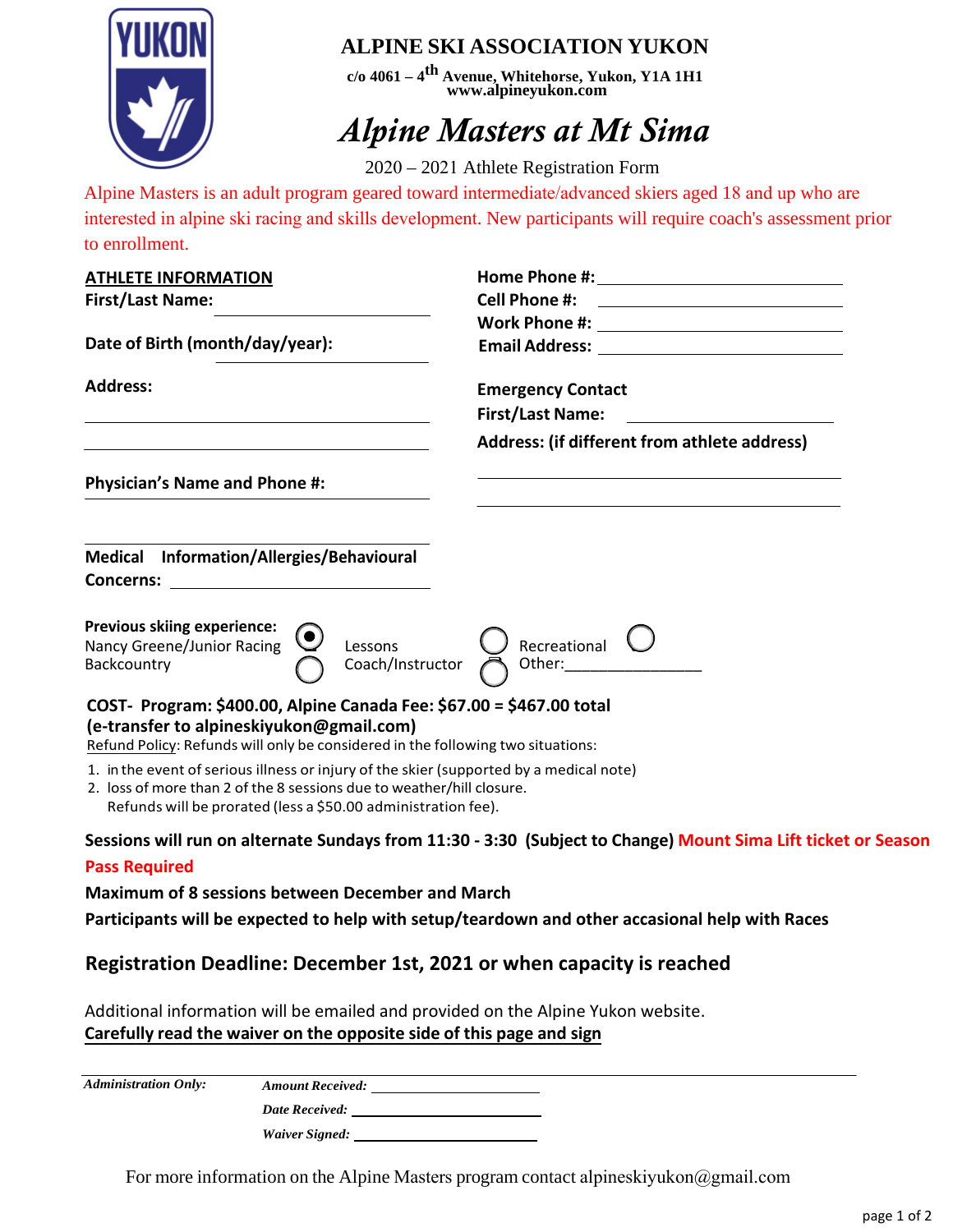## **ALPINE SKI ASSOCIATION YUKON**

## **c/o 4061 – 4th Avenue, Whitehorse, Yukon, Y1A 1H1**

**[www.alpineyukon.com](http://www.alpineyukon.com/)**

### WARRANTY AND CONSENT OF PARTICIPANT

#### ASSUMPTION OF RISK, RELEASE AND WAIVER OF LIABILITY / INDEMNITY AGREEMENT

IN CONSIDERATION of Alpine Yukon permitting me to participate as an athlete in the **Alpine YukonMasters** program at Mt Sima and related events and activities (the "Program"), and enrollment in Alpine Canada: I WARRANT THAT:

1. I am familiar with the risk of serious injury and death which any participant in the Program may suffer AND am familiar with all aspects of the Program;

3. I believe that I am physically, emotionally and mentally able to participate in the Program, and that my equipment not supplied by the Program is mechanically fit for use in the Program and will continuously throughout my participation in the Program ensure that my equipment not supplied by the Program remains mechanically fit and properly adjusted for use;

4. I understand that all applicable rules for participation must be followed and that at all times the sole responsibility for personal safety remains with myself; and

5. I will immediately remove myself from participation and notify the coordinator or coach, if at any time I sense or observe any unusual hazard or condition or if I feel that I have experienced any deterioration in my physical, emotional or mental fitness for continued participation in the Program.

### I UNDERSTAND AND AGREE, ON BEHALF OF MYSELF, MY HEIRS, ASSIGNS, PERSONAL REPRESENTATIVES AND NEXT OF KIN, THAT MY EXECUTION OF THIS DOCUMENT CONSTITUTES:

1. An unqualified ASSUMPTION OF ALL RISKS associated with participation in the Program even if arising from negligence, or gross negligence, including any compounding or aggravation of injuries caused by negligent rescue operations or procedures, of Alpine Yukon and any persons associated therewith or participating therein, and

2. A FULL AND FINAL RELEASE AND WAIVER OF LIABILITY of Alpine Yukon and all persons and organizations associated with it and the Program including, without limiting the generality of the foregoing, its: officers, directors, officials, contractors, agents and/or employees, other participants, sponsors, advertisers, owners and/or Lessor of the premises used to conduct the Program, sanctioning bodies, medical or rescue personnel (the RELEASEES) of and from any and all injury, disability, death or loss or damage to person or property whether arising from the negligence, or negligent rescue of or by the foregoing or otherwise, and 3. An UNDERSTANDING AND AGREEMENT NOT TO SUE the RELEASEES for any loss, injury, costs or damages of any form or type, howsoever caused or arising, and whether directly or indirectly from my participation in the Program, and 4. An AGREEMENT TO INDEMNIFY and to SAVE and HOLD HARMLESS the RELEASEES, and each of them, from any litigation expense,

legal fees, liability, damages, award or costs, or loss of any type or nature whatsoever, that they may incur as a result of any claim made against them or anyone of them whether the claim is based on the negligence or the gross negligence of the RELEASEES or otherwise arising from or relating to my participation in the Program.

I HAVE READ THIS DOCUMENT THOROUGHLY. I UNDERSTAND THAT THE RELEASEES ARE RELYING UPON MY WARRANTIES, ASSUMPTIONS, WAIVER AND RELEASE, UNDERTAKINGS AND AGREEMENTS WHEN ACCEPTING MY PARTICIPATION IN THE PROGRAM. I UNDERSTAND THAT BY SIGNING THIS DOCUMENT I GIVE UP SUBSTANTIAL LEGAL RIGHTS I WOULD OTHERWISE HAVE.

### ACKNOWLEDGEMENT OF WARRANTY AND CONSENT

I SIGN THIS DOCUMENT VOLUNTARILY WITHOUT INDUCEMENT

ATHLETE SIGNATURE WITNESS SIGNATURE

ATHLETE NAME (PRINT) THE STATE OF STATE STATE OF A WITNESS NAME (PRINT)

DATE DATE DESCRIPTION OF PROPERTY AND DESCRIPTION OF PROPERTY AND ACCOUNT OF PROPERTY AND DESCRIPTION OF PROPERTY AND A LOCAL DATE

ATHLETE AGE AS OF DECEMBER 31, 2017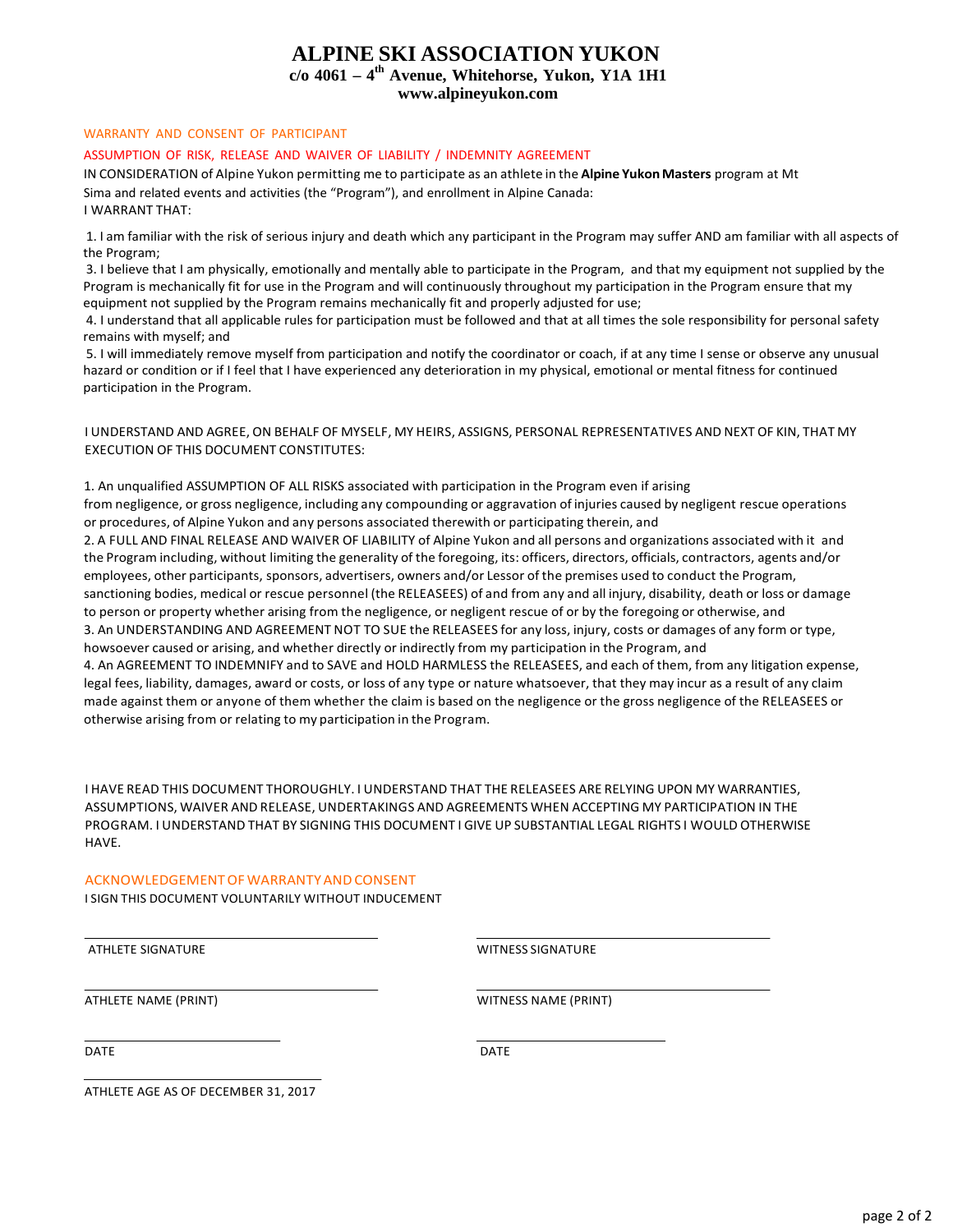## **ALPINE CANADA ALPIN MEMBERSHIP REGISTRATION FORM 2021-2022 SEASON**

#### **A . PERSONAL INFORMATION**

| <b>SURNAME</b>                                     | <b>FIRST NAME</b>                                                                                                                                                                                                                                                                                                                                             | <b>SEX</b>                                                                                                                                                                                                                                      | DATE OF BIRTH (DD/MM/YYYY)                                                                                         |
|----------------------------------------------------|---------------------------------------------------------------------------------------------------------------------------------------------------------------------------------------------------------------------------------------------------------------------------------------------------------------------------------------------------------------|-------------------------------------------------------------------------------------------------------------------------------------------------------------------------------------------------------------------------------------------------|--------------------------------------------------------------------------------------------------------------------|
| <b>MAILING ADDRESS</b>                             | <b>CITY</b>                                                                                                                                                                                                                                                                                                                                                   | <b>PROV</b>                                                                                                                                                                                                                                     | POSTAL CODE                                                                                                        |
| <b>HOME PHONE</b>                                  | <b>CELL PHONE</b>                                                                                                                                                                                                                                                                                                                                             | <b>EMAIL</b>                                                                                                                                                                                                                                    | MEMBERS HEALTH CARD NUMBER                                                                                         |
| PREFERRED LANGUAGE (CIRCLE ONE)                    | <b>ENGLISH</b>                                                                                                                                                                                                                                                                                                                                                | <b>FRENCH</b>                                                                                                                                                                                                                                   |                                                                                                                    |
| <b>EMERGENCY CONTACT</b>                           | <b>RELATION</b>                                                                                                                                                                                                                                                                                                                                               | <b>PHONE</b>                                                                                                                                                                                                                                    |                                                                                                                    |
| <u>IF UNDER 18 YEARS OF AGE:</u>                   |                                                                                                                                                                                                                                                                                                                                                               |                                                                                                                                                                                                                                                 |                                                                                                                    |
| PARENT/GUARDIAN NAME                               | PHONE NUMBER                                                                                                                                                                                                                                                                                                                                                  | <b>EMAIL ADDRESS</b>                                                                                                                                                                                                                            |                                                                                                                    |
| <b>B. PROGRAM INFORMATION</b><br>PTSO ALPINE YUKON |                                                                                                                                                                                                                                                                                                                                                               | CLUB NAME ALPINE SKI ASSOCIATION YUKON<br>SELECT ALL BOXES THAT APPLY TO YOUR PROGRAM THIS SEASON                                                                                                                                               |                                                                                                                    |
| <b>DISCIPLINE</b>                                  | <b>CLASS</b>                                                                                                                                                                                                                                                                                                                                                  | <b>INTERNATIONAL CARDS</b>                                                                                                                                                                                                                      |                                                                                                                    |
| <b>ALPINE</b><br><b>SKI CROSS</b><br>PARA-ALPINE   | <b>NON-COMP</b><br><b>GENERAL MEMBER</b><br>COACH<br><b>OFFICIAL</b><br><b>VOLUNTEER</b><br><b>COMPETITIVE</b><br><b>ENTRY LEVEL</b><br><b>RECREATION</b><br><b>NATIONAL</b><br>NATIONAL WITH SAIP CLASS 2<br>NATIONAL WITH SAIP CLASS 3<br><b>MASTERS NATIONAL</b><br><b>MASTERS NATIONAL WITH SAIP CLASS 2</b><br><b>MASTERS NATIONAL WITH SAIP CLASS 3</b> | $1ST$ CARD<br><b>FIS PROVINCIAL</b><br><b>FIS CANADA</b><br>FIS INTERNATIONAL<br><b>FIS MASTERS</b><br><b>IPC CANADA</b><br><b>IPC INTERNATIONAL</b><br>2 <sup>nd</sup> CARD<br><b>FIS PROVINCIAL</b><br><b>FIS CANADA</b><br>FIS INTERNATIONAL | Please circle appropriate discipline<br>SX or ALP<br>SX or ALP<br>SX or ALP<br>SX or ALP<br>SX or ALP<br>SX or ALP |

*RETURNING ATHLETES PLEASE LIST YOUR APPLICABLE LICENCE NUMBERS BELOW:*